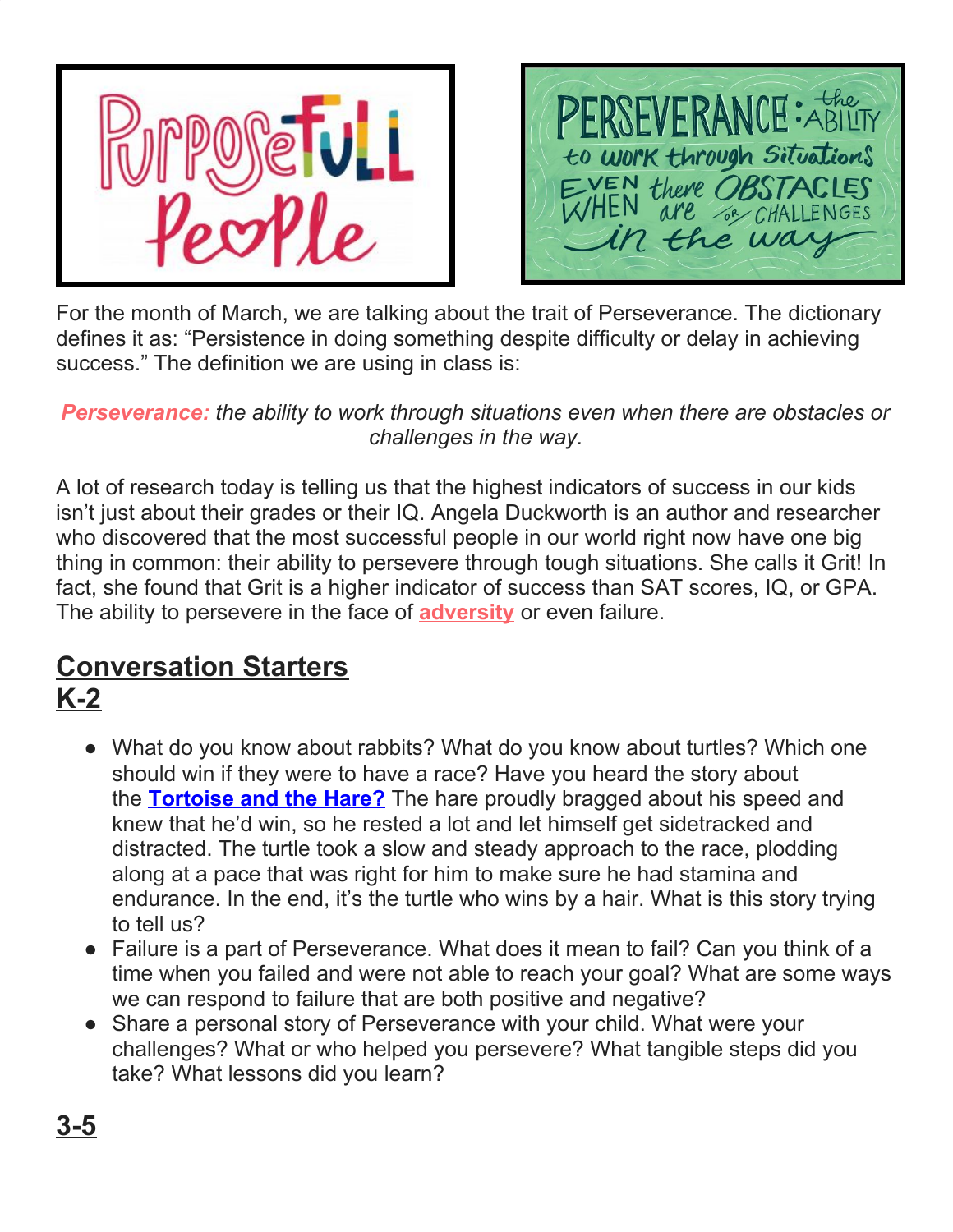- Have you ever heard the word stick-to-it-tive-ness? What do you think it means? When have you shown stick-to-it-tive-ness? How did sticking to something show Perseverance? When have you decided not to stick with something? What happened? What did you learn? How, if at all, might you do that differently?
- "Positive self-talk" is when we say encouraging words to ourselves in our minds and sometimes out loud. What does positive self-talk have to do with Perseverance? Can you name some examples of positive self-talk that you can use when faced with a challenge? Examples: Even though this is tough, I am going to keep trying. If it gets too hard, I can ask for help. Sometimes things don't go as planned and that's ok.
- Share a personal story of Perseverance with your child. What were your challenges? What or who helped you persevere? What tangible steps did you take? What lesson did you learn?

# **Reading Recommendations for you… K-2**

#### **Growth [Mindset](https://nobelcoaching.com/growth-mindset-power-yet/)** post **Why [Mindset](https://www.prosigndesignco.com/why-mindset-matters/) Matters**

Helping children deal with challenges is a big part of Perseverance. Read **[this](https://imperfectfamilies.com/raise-kid-can-cope-challenges/) [article](https://imperfectfamilies.com/raise-kid-can-cope-challenges/)** to learn ways you can help your child cope with challenges.

### **3-5**

**[Mindset](https://www.amazon.com/Mindset-Psychology-Carol-S-Dweck/dp/0345472322)** by Carol Dweck

**10 Big Ideas from [Mindset](http://sourcesofinsight.com/10-big-ideas-from-mindset-the-new-psychology-of-success/)**

**Stop [keeping](http://sourcesofinsight.com/growth-mindset-stop-keeping-score-learn-instead/) score; learn instead**

**Why "good job!" is the Worst Kind of [Praise](https://www.psychologytoday.com/us/blog/the-power-prime/200909/parenting-dont-praise-your-children)**

## **Family Challenges and Activities… K-2 Activity**

Set a family mindfulness mantra to help you persevere when you're tempted to give up. Consider these: *Just keep swimming. Stick with it. Keep on keeping on. Change the plan, not the goal. Keep your eye on the prize.* Encourage and help your child to write your family mantra on several 3×5 cards and post them around the house to keep them visible and use them to check in every few days.

# **Challenges**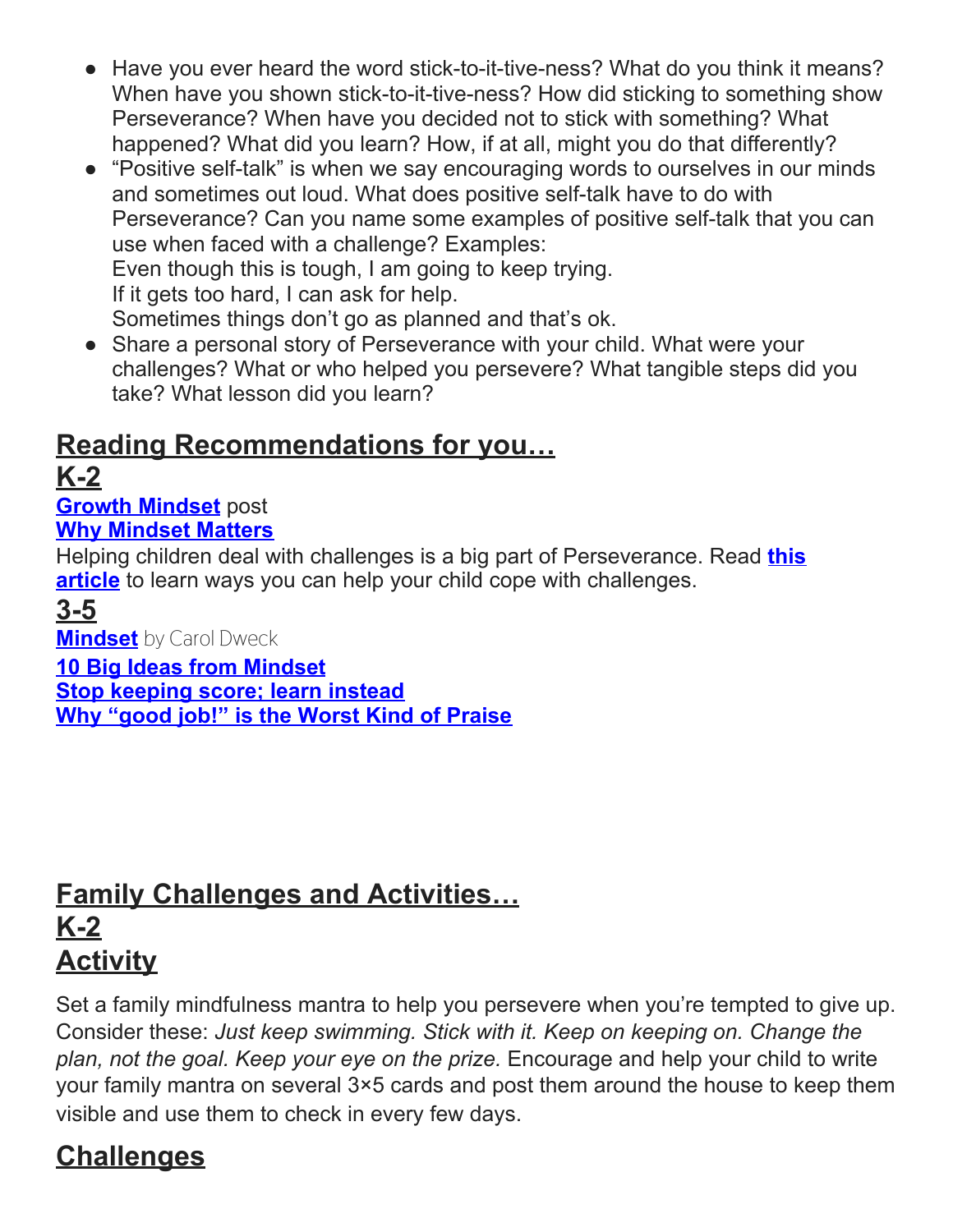#### **The Power of Yet**

Watch "The [Power](https://www.youtube.com/watch?v=XLeUvZvuvAs) of Yet" as a family and then set an intention to accomplish something that you haven't successfully done (yet) – something that's going to challenge you and stretch your endurance and Perseverance. Maybe it's something like cleaning out a garage, starting a vegetable or flower garden, or purging shelves to donate or share some things you haven't used in a while.

#### **That's Puzzling**

Putting together a jigsaw puzzle can be a terrific way to sharpen your ability to persevere. Put a 300-piece jigsaw puzzle on the table and invite family members to meet and connect the pieces. How long will it take? Set a timer as a goal-setting tool if you find yourself getting frustrated and tempted to leave the table too quickly. When you finish, try a 500-piece puzzle.

If you don't have a puzzle at home or nearby, work with your child to draw one, cut it up, mix up the pieces, and recreate it together.

#### **"Practice Makes Perseverance"**

Collaborate with your child or the whole family to set a goal. The goal can be anything that requires regular attention or practice such as:

- Growing a reading level
- Learning to cook a new meal
- Developing a new athletic skill
- Practicing independence (morning routine, homework, preparing for school, managing medication, self advocacy, etc.)
- Investigating your family history to create a family tree

Once you've set the goal, think of 1-3 habits or regular action steps that you will need to achieve your goal. Create a habit tracker and check in daily to track progress.

You can check out this article about how to track habits with kids for inspiration: <https://www.parentmap.com/article/what-is-habit-tracking-kids>

Don't forget to set a habit goal and plan a celebration for meeting it! Achieving your original goal is one reward, but it's helpful to have a reward just for practicing and developing habits, even if you haven't accomplished your end goal…yet!

#### **Perseverance Prize**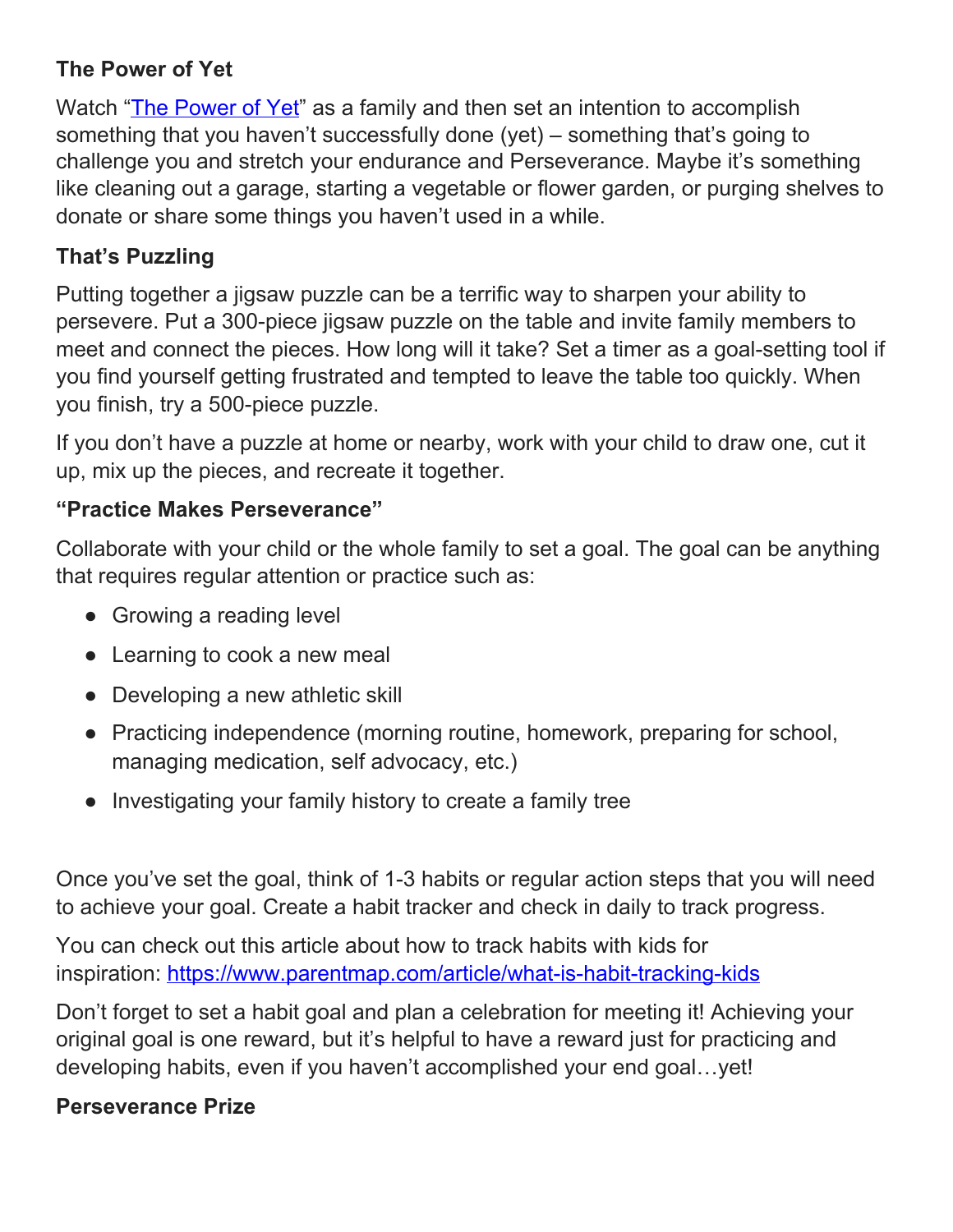Your family members are going to be working hard on Perseverance this month! Using items around the house, work together to create a "Perseverance Prize." The prize can be awarded to a family member who has been working hard on a goal. Family members should display the prize proudly! When the awarded family member spots another family member using Perseverance, they can pass on the prize to the next person! Keep the prize moving throughout the house to celebrate each other's accomplishments.

# **3-5**

# **Activity**

Work together to create an "I Will" statement to help your children live out the value of Perseverance. For example: "I will fall down 10 times and get up 11." Once they have their own "I Will" intentions, invite them to write them down and post them on the bathroom mirror that they use, so they can see it and be reminded every time they brush their teeth.

## **Challenges**

### **Unlocking Fixed Mindsets**

A hallmark of having a "Growth Mindset" is persevering through challenges and mistakes to adopt an "I can" mindset and attitude. Work together as a family to unlock some fixed mindsets. Come up with a few of your own fixed mindsets to unlock, then focus this week to change I cannots to I cans:

- I can't do math.
- I stink at science.
- I'm not that smart.
- I'm not a good writer.
- I'll never spell very well.
- Lam not an artist because Lean't draw well.

### **Book Scavenger Hunt**

Go through the books in your home or at the local library to find stories with a Perseverance theme. Set a timer and see who can find the most in a desired time frame (we suggest 15 minutes). Meet back in the living room or the middle of the library and share what you found, giving support for how each book showcases Perseverance.

#### **Perseverance Posters**